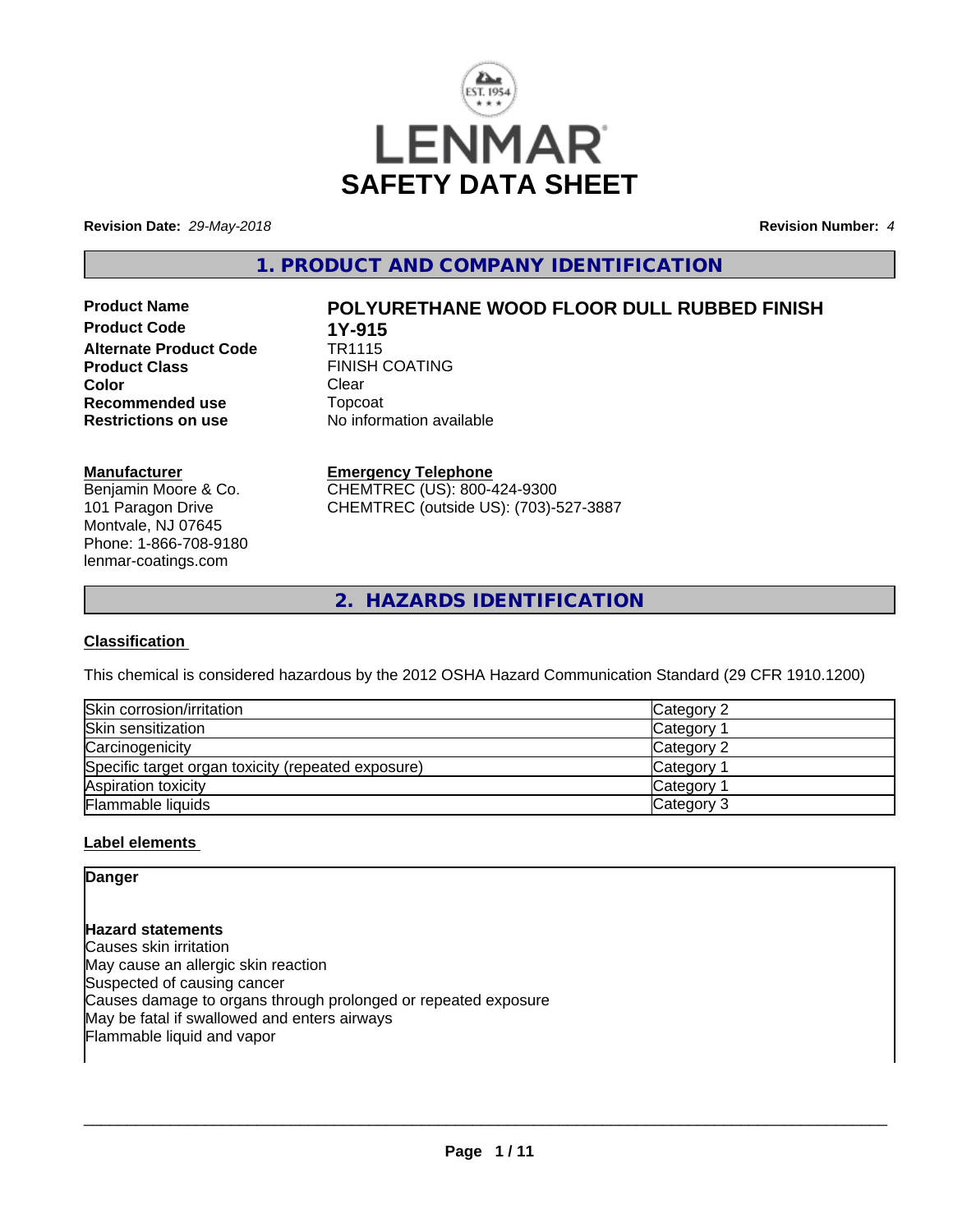### 1Y-915 - **POLYURETHANE WOOD FLOOR DULL RUBBED FINISH**



**Appearance** liquid

**Odor** solvent

# **Precautionary Statements - Prevention**

Obtain special instructions before use Do not handle until all safety precautions have been read and understood Use personal protective equipment as required Wash face, hands and any exposed skin thoroughly after handling Contaminated work clothing should not be allowed out of the workplace Wear protective gloves Do not breathe dust/fume/gas/mist/vapors/spray Do not eat, drink or smoke when using this product Keep away from heat, hot surfaces, sparks, open flames and other ignition sources. No smoking Keep container tightly closed Ground/bond container and receiving equipment Use explosion-proof electrical/ventilating/lighting/equipment Use only non-sparking tools Take precautionary measures against static discharge

# **Precautionary Statements - Response**

IF exposed or concerned: Get medical advice/attention **Skin** If skin irritation or rash occurs: Get medical advice/attention

IF ON SKIN (or hair): Remove/Take off immediately all contaminated clothing. Rinse skin with water/shower Wash contaminated clothing before reuse

#### **Ingestion**

IF SWALLOWED: Immediately call a POISON CENTER or doctor/physician

Do NOT induce vomiting

# **Fire**

In case of fire: Use CO2, dry chemical, or foam for extinction

### **Precautionary Statements - Storage**

Store locked up Store in a well-ventilated place. Keep cool

#### **Precautionary Statements - Disposal**

Dispose of contents/container to an approved waste disposal plant

#### **Hazards not otherwise classified (HNOC)**

Rags, steel wool or waste soaked with this product may spontaneously catch fire if improperly discarded

#### **Other information**

No information available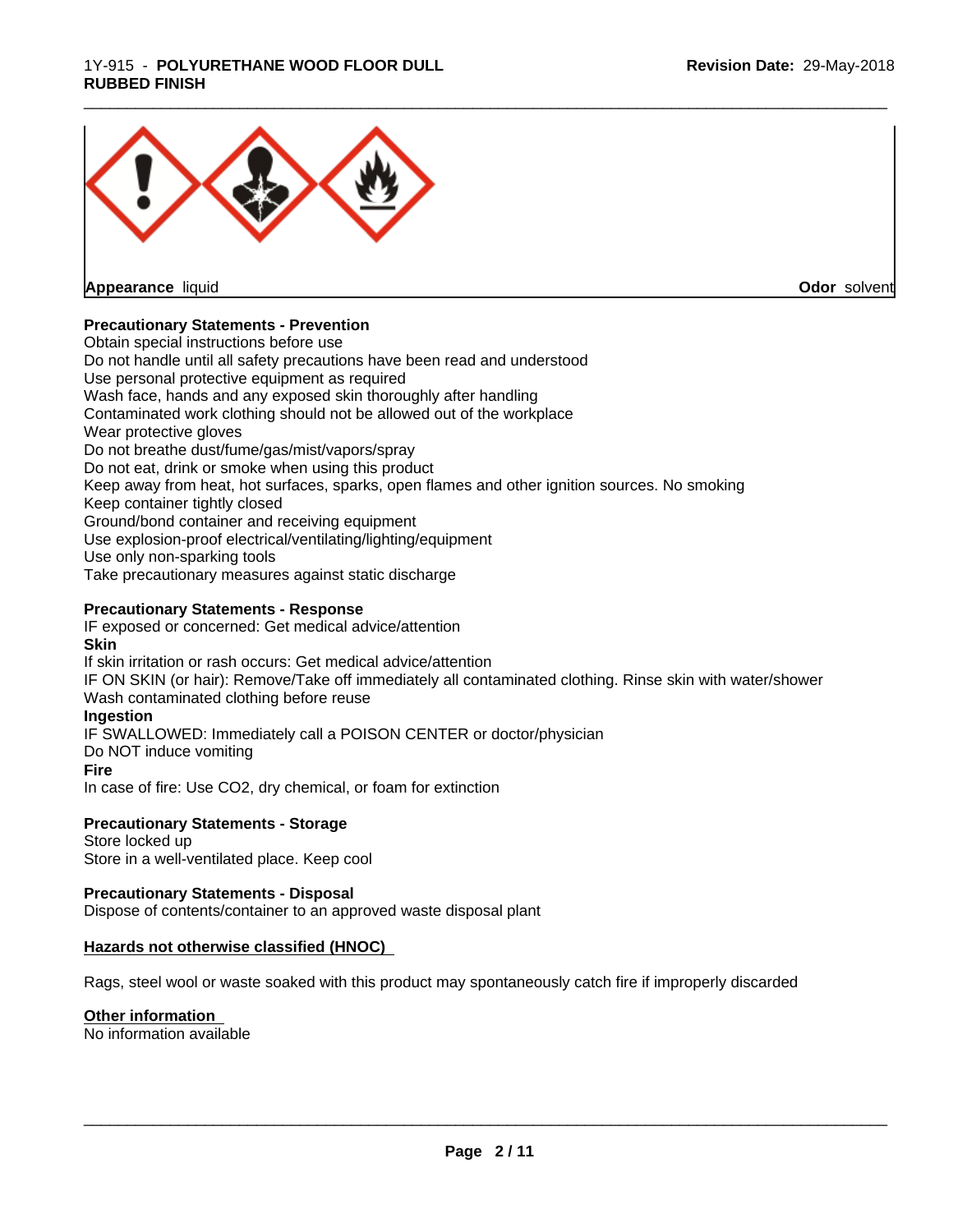# **3. COMPOSITION/INFORMATION ON INGREDIENTS**

\_\_\_\_\_\_\_\_\_\_\_\_\_\_\_\_\_\_\_\_\_\_\_\_\_\_\_\_\_\_\_\_\_\_\_\_\_\_\_\_\_\_\_\_\_\_\_\_\_\_\_\_\_\_\_\_\_\_\_\_\_\_\_\_\_\_\_\_\_\_\_\_\_\_\_\_\_\_\_\_\_\_\_\_\_\_\_\_\_\_\_\_\_

| <b>Chemical name</b>                       | CAS No.     | Weight-% |
|--------------------------------------------|-------------|----------|
| Stoddard solvent                           | 8052-41-3   | 45       |
| Distillates, petroleum, hydrotreated light | 64742-47-8  |          |
| Silicon dioxide, wax coated                | 112926-00-8 |          |
| Methyl ethyl ketoxime                      | 96-29-7     | U.5      |

| 4. FIRST AID MEASURES                                                                                                                                                                                                                                      |
|------------------------------------------------------------------------------------------------------------------------------------------------------------------------------------------------------------------------------------------------------------|
| If symptoms persist, call a physician. Show this safety data sheet to the doctor in<br><b>General Advice</b><br>attendance.                                                                                                                                |
| Immediately flush with plenty of water. After initial flushing, remove any contact<br><b>Eye Contact</b><br>lenses and continue flushing for at least 15 minutes. Keep eye wide open while<br>rinsing. If symptoms persist, call a physician.              |
| <b>Skin Contact</b><br>Wash off immediately with soap and plenty of water while removing all<br>contaminated clothes and shoes. If skin irritation persists, call a physician. Wash<br>clothing before reuse. Destroy contaminated articles such as shoes. |
| Move to fresh air. If symptoms persist, call a physician.<br><b>Inhalation</b><br>If not breathing, give artificial respiration. Call a physician immediately.                                                                                             |
| Clean mouth with water and afterwards drink plenty of water. Do not induce<br>Ingestion<br>vomiting without medical advice. Never give anything by mouth to an unconscious<br>person. Consult a physician.                                                 |
| <b>Protection Of First-Aiders</b><br>Use personal protective equipment.                                                                                                                                                                                    |
| May cause allergic skin reaction.<br><b>Most Important</b><br><b>Symptoms/Effects</b>                                                                                                                                                                      |
| Treat symptomatically.<br><b>Notes To Physician</b>                                                                                                                                                                                                        |

# **5. FIRE-FIGHTING MEASURES**

| <b>Suitable Extinguishing Media</b>                                    | Foam, dry powder or water. Use extinguishing measures<br>that are appropriate to local circumstances and the<br>surrounding environment.                                                                                                               |
|------------------------------------------------------------------------|--------------------------------------------------------------------------------------------------------------------------------------------------------------------------------------------------------------------------------------------------------|
| <b>Protective Equipment And Precautions For</b><br><b>Firefighters</b> | As in any fire, wear self-contained breathing apparatus<br>pressure-demand, MSHA/NIOSH (approved or equivalent)<br>and full protective gear.                                                                                                           |
| <b>Specific Hazards Arising From The Chemical</b>                      | Combustible material. Closed containers may rupture if<br>exposed to fire or extreme heat. Keep product and empty<br>container away from heat and sources of ignition. Thermal<br>decomposition can lead to release of irritating gases and<br>vapors. |
| <b>Sensitivity To Mechanical Impact</b>                                | No.                                                                                                                                                                                                                                                    |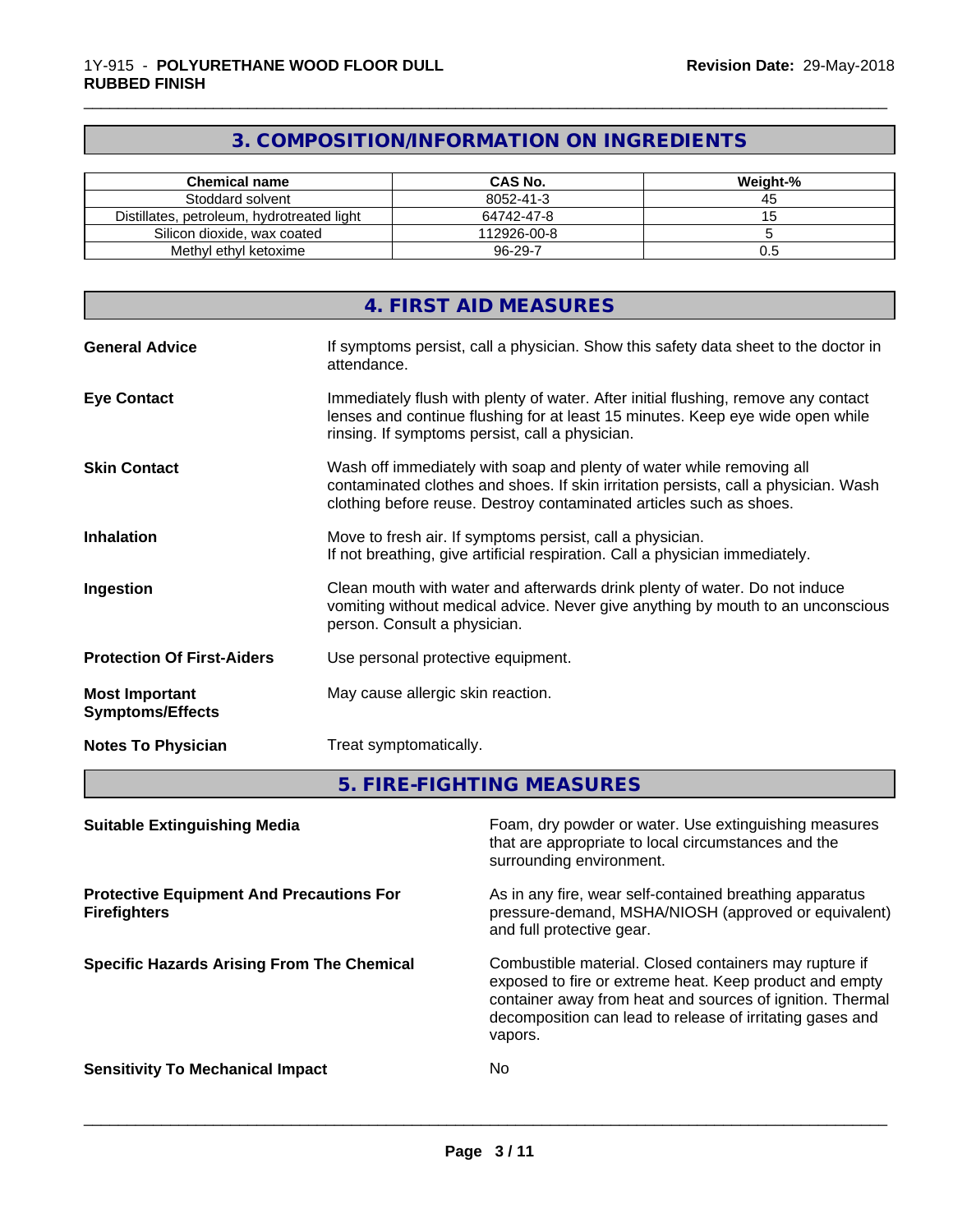| <b>Sensitivity To Static Discharge</b> |                        | Yes                   |                                |
|----------------------------------------|------------------------|-----------------------|--------------------------------|
| <b>Flash Point Data</b>                |                        |                       |                                |
| Flash Point (°F)                       |                        | 110.0                 |                                |
| Flash Point (°C)                       |                        | 43.3                  |                                |
| <b>Method</b>                          |                        | <b>PMCC</b>           |                                |
| <b>Flammability Limits In Air</b>      |                        |                       |                                |
| Lower flammability limit:              |                        | Not available         |                                |
| <b>Upper flammability limit:</b>       |                        | Not available         |                                |
|                                        |                        |                       |                                |
| <b>NFPA</b><br>Health: 1               | <b>Flammability: 2</b> | <b>Instability: 0</b> | <b>Special: Not Applicable</b> |

\_\_\_\_\_\_\_\_\_\_\_\_\_\_\_\_\_\_\_\_\_\_\_\_\_\_\_\_\_\_\_\_\_\_\_\_\_\_\_\_\_\_\_\_\_\_\_\_\_\_\_\_\_\_\_\_\_\_\_\_\_\_\_\_\_\_\_\_\_\_\_\_\_\_\_\_\_\_\_\_\_\_\_\_\_\_\_\_\_\_\_\_\_

# **NFPA Legend**

- 0 Not Hazardous
- 1 Slightly
- 2 Moderate
- 3 High
- 4 Severe

*The ratings assigned are only suggested ratings, the contractor/employer has ultimate responsibilities for NFPA ratings where this system is used.*

*Additional information regarding the NFPA rating system is available from the National Fire Protection Agency (NFPA) at www.nfpa.org.*

|                                  | 6. ACCIDENTAL RELEASE MEASURES                                                                                                                                                                                                                                                                                                                                                                |  |  |  |
|----------------------------------|-----------------------------------------------------------------------------------------------------------------------------------------------------------------------------------------------------------------------------------------------------------------------------------------------------------------------------------------------------------------------------------------------|--|--|--|
| <b>Personal Precautions</b>      | Use personal protective equipment. Remove all sources of ignition.                                                                                                                                                                                                                                                                                                                            |  |  |  |
| <b>Other Information</b>         | Prevent further leakage or spillage if safe to do so. Do not allow material to<br>contaminate ground water system. Prevent product from entering drains. Do not<br>flush into surface water or sanitary sewer system. Local authorities should be<br>advised if significant spillages cannot be contained.                                                                                    |  |  |  |
| <b>Environmental precautions</b> | See Section 12 for additional Ecological Information.                                                                                                                                                                                                                                                                                                                                         |  |  |  |
| <b>Methods for Cleaning Up</b>   | Dam up. Soak up with inert absorbent material. Pick up and transfer to properly<br>labeled containers. Clean contaminated surface thoroughly.                                                                                                                                                                                                                                                 |  |  |  |
|                                  | 7. HANDLING AND STORAGE                                                                                                                                                                                                                                                                                                                                                                       |  |  |  |
| <b>Handling</b>                  | Use only in area provided with appropriate exhaust ventilation. Do not breathe<br>vapors or spray mist. Wear personal protective equipment. Take precautionary<br>measures against static discharges. To avoid ignition of vapors by static electricity<br>discharge, all metal parts of the equipment must be grounded. Keep away from<br>open flames, hot surfaces and sources of ignition. |  |  |  |
| <b>Storage</b>                   | Keep containers tightly closed in a dry, cool and well-ventilated place. Keep away<br>from heat. Keep away from open flames, hot surfaces and sources of ignition.<br>Keep in properly labeled containers. Keep out of the reach of children.                                                                                                                                                 |  |  |  |
|                                  | <b>DANGER</b> - Rags, steel wool or waste soaked with this product may                                                                                                                                                                                                                                                                                                                        |  |  |  |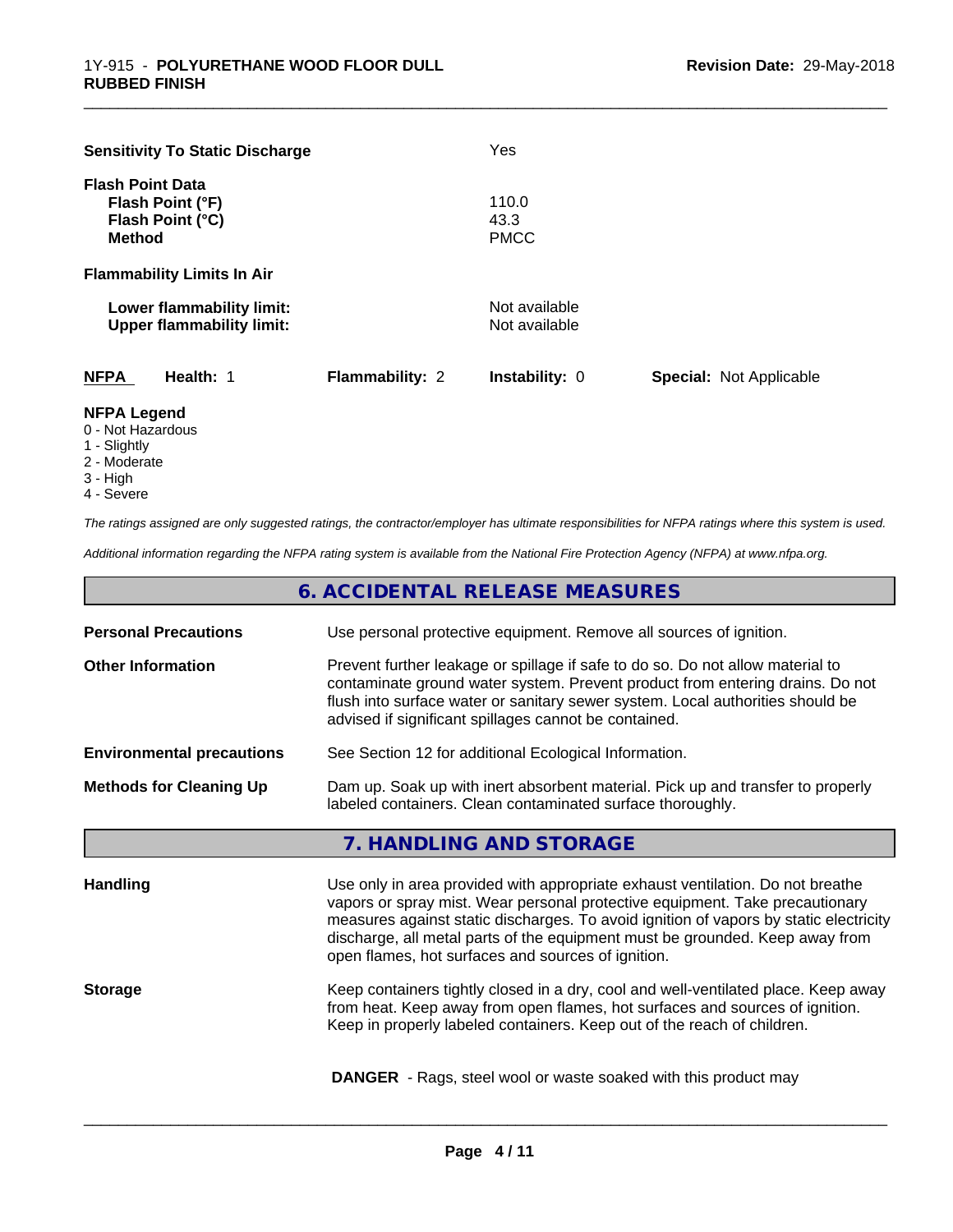spontaneously catch fire if improperly discarded. Immediately after use, place rags, steel wool or waste in a sealed water-filled metal container.

\_\_\_\_\_\_\_\_\_\_\_\_\_\_\_\_\_\_\_\_\_\_\_\_\_\_\_\_\_\_\_\_\_\_\_\_\_\_\_\_\_\_\_\_\_\_\_\_\_\_\_\_\_\_\_\_\_\_\_\_\_\_\_\_\_\_\_\_\_\_\_\_\_\_\_\_\_\_\_\_\_\_\_\_\_\_\_\_\_\_\_\_\_

**Incompatible Materials Incompatible with strong acids and bases and strong oxidizing agents.** 

# **8. EXPOSURE CONTROLS / PERSONAL PROTECTION**

#### **Exposure Limits**

| <b>Chemical name</b>        | <b>ACGIH TLV</b> | <b>OSHA PEL</b>                              |
|-----------------------------|------------------|----------------------------------------------|
| Stoddard solvent            | 100 ppm - TWA    | 500 ppm - TWA<br>$2900 \text{ mg/m}^3$ - TWA |
| Silicon dioxide, wax coated | N/E              | 20 mppcf - TWA                               |

#### **Legend**

ACGIH - American Conference of Governmental Industrial Hygienists Exposure Limits OSHA - Occupational Safety & Health Administration Exposure Limits N/E - Not Established

**Engineering Measures** Ensure adequate ventilation, especially in confined areas.

#### **Personal Protective Equipment**

| <b>Eye/Face Protection</b><br><b>Skin Protection</b> | Safety glasses with side-shields.<br>Long sleeved clothing. Protective gloves.                                                                                                                                                                     |
|------------------------------------------------------|----------------------------------------------------------------------------------------------------------------------------------------------------------------------------------------------------------------------------------------------------|
| <b>Respiratory Protection</b>                        | In operations where exposure limits are exceeded, use a NIOSH approved                                                                                                                                                                             |
|                                                      | respirator that has been selected by a technically qualified person for the specific<br>work conditions. When spraying the product or applying in confined areas, wear a<br>NIOSH approved respirator specified for paint spray or organic vapors. |
| <b>Hygiene Measures</b>                              | Avoid contact with skin, eyes and clothing. Remove and wash contaminated<br>clothing before re-use. Wash thoroughly after handling. When using do not eat,<br>drink or smoke.                                                                      |

# **9. PHYSICAL AND CHEMICAL PROPERTIES**

| Appearance                  | liquid                   |
|-----------------------------|--------------------------|
| Odor                        | solvent                  |
| <b>Odor Threshold</b>       | No information available |
| Density (Ibs/gal)           | $7.25 - 7.35$            |
| <b>Specific Gravity</b>     | $0.86 - 0.89$            |
| рH                          | No information available |
| <b>Viscosity (cps)</b>      | No information available |
| Solubility(ies)             | No information available |
| <b>Water solubility</b>     | No information available |
| <b>Evaporation Rate</b>     | No information available |
| Vapor pressure @20 °C (kPa) | No information available |
| Vapor density               | No information available |
| Wt. % Solids                | $35 - 45$                |
| Vol. % Solids               | $30 - 40$                |
| Wt. % Volatiles             | $55 - 65$                |
| Vol. % Volatiles            | $60 - 70$                |
|                             |                          |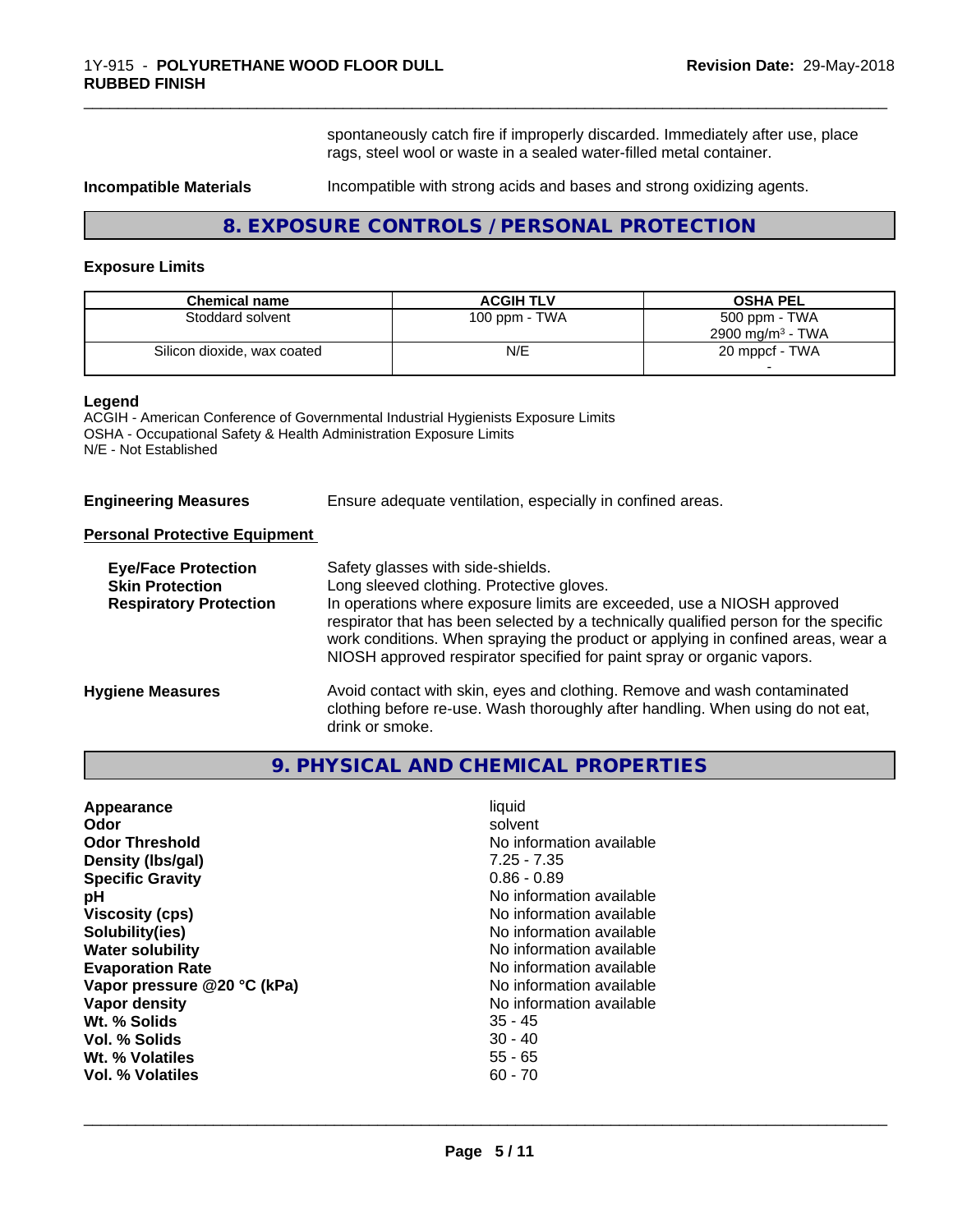#### 1Y-915 - **POLYURETHANE WOOD FLOOR DULL RUBBED FINISH**

**VOC Regulatory Limit (g/L)** <525 **Boiling Point (°F)** 315 **Boiling Point (°C)** 157 **Freezing Point (°F)** No information available **Freezing Point (°C)** The Control of the Monometer of Noinformation available **Flash Point (°F)** 110.0 **Flash Point (°C)** 43.3 **Method** PMCC **Flammability (solid, gas)** Not applicable **Upper flammability limit:** No information available **Lower flammability limit:**  $\qquad \qquad \qquad$  No information available **Autoignition Temperature (°F)** No information available **Autoignition Temperature (°C)**<br> **Decomposition Temperature (°F)** No information available **Decomposition Temperature (°F) Decomposition Temperature (°C)** No information available **Partition coefficient Contract Contract Contract Contract Contract Contract Contract Contract Contract Contract Contract Contract Contract Contract Contract Contract Contract Contract Contract Contract Contract Contract** 

\_\_\_\_\_\_\_\_\_\_\_\_\_\_\_\_\_\_\_\_\_\_\_\_\_\_\_\_\_\_\_\_\_\_\_\_\_\_\_\_\_\_\_\_\_\_\_\_\_\_\_\_\_\_\_\_\_\_\_\_\_\_\_\_\_\_\_\_\_\_\_\_\_\_\_\_\_\_\_\_\_\_\_\_\_\_\_\_\_\_\_\_\_

# **10. STABILITY AND REACTIVITY**

**Reactivity Not Applicable Not Applicable** 

**Chemical Stability Stability** Stable under normal conditions. Hazardous polymerisation does not occur.

**Conditions to avoid Keep away from open flames, hot surfaces, static conditions to avoid** electricity and sources of ignition.

**Incompatible Materials Incompatible with strong acids and bases and strong** oxidizing agents.

**Hazardous Decomposition Products** Thermal decomposition can lead to release of irritating gases and vapors.

**Possibility of hazardous reactions** None under normal conditions of use.

**11. TOXICOLOGICAL INFORMATION**

**Product Information**

## **Information on likely routes of exposure**

**Principal Routes of Exposure** Eye contact, skin contact and inhalation.

**Acute Toxicity** 

**Product Information** Repeated or prolonged exposure to organic solvents may lead to permanent brain and nervous system damage. Intentional misuse by deliberately concentrating and inhaling vapors may be harmful or fatal.

 $\overline{\phantom{a}}$  ,  $\overline{\phantom{a}}$  ,  $\overline{\phantom{a}}$  ,  $\overline{\phantom{a}}$  ,  $\overline{\phantom{a}}$  ,  $\overline{\phantom{a}}$  ,  $\overline{\phantom{a}}$  ,  $\overline{\phantom{a}}$  ,  $\overline{\phantom{a}}$  ,  $\overline{\phantom{a}}$  ,  $\overline{\phantom{a}}$  ,  $\overline{\phantom{a}}$  ,  $\overline{\phantom{a}}$  ,  $\overline{\phantom{a}}$  ,  $\overline{\phantom{a}}$  ,  $\overline{\phantom{a}}$ 

|  |  | Symptoms related to the physical, chemical and toxicological characteristics |  |
|--|--|------------------------------------------------------------------------------|--|
|  |  |                                                                              |  |

**Symptoms** No information available.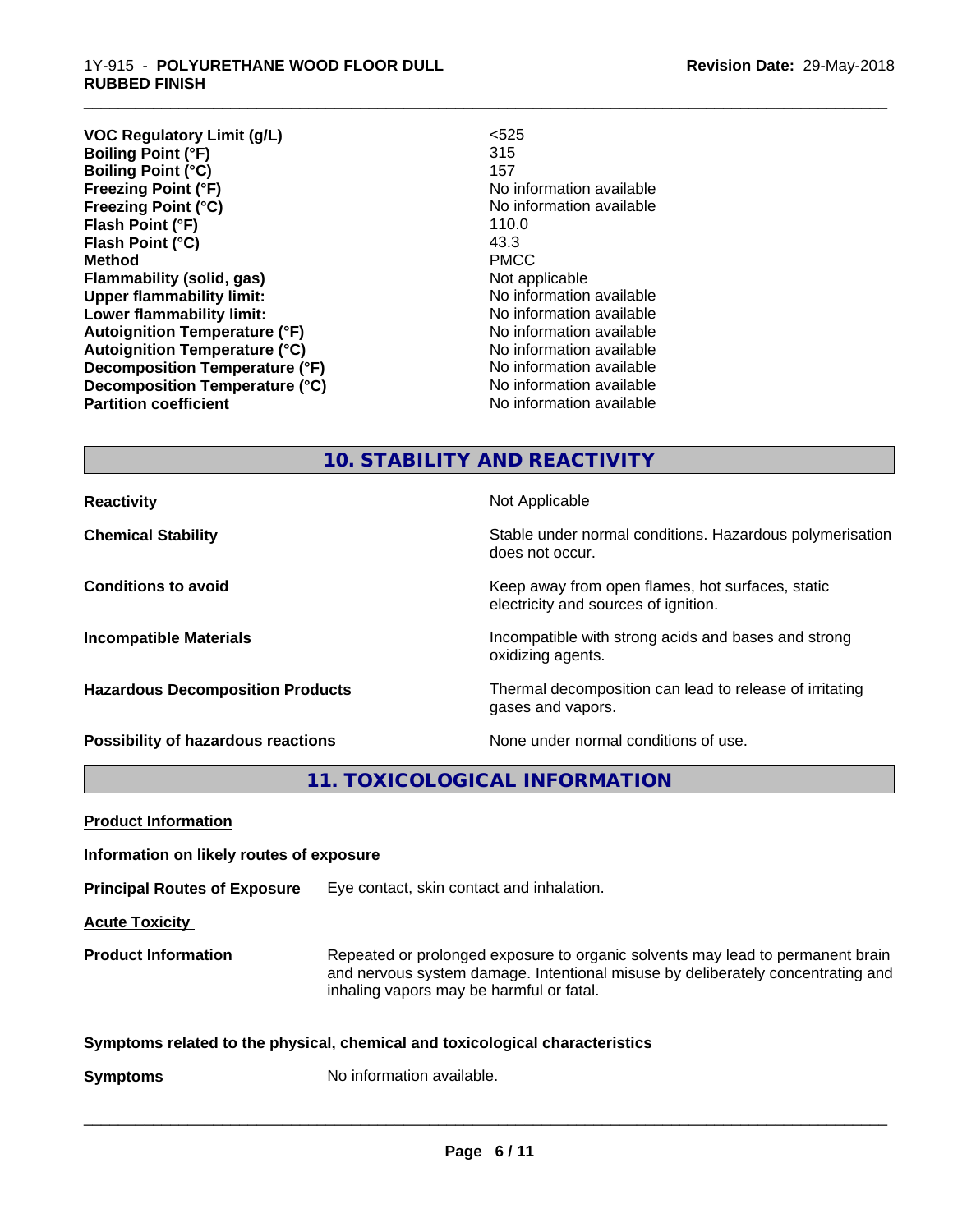#### **Delayed and immediate effects as well as chronic effects from short and long-term exposure**

| Eye contact                     | Contact with eyes may cause irritation.                                                                                                                                                                                              |
|---------------------------------|--------------------------------------------------------------------------------------------------------------------------------------------------------------------------------------------------------------------------------------|
| <b>Skin contact</b>             | May cause skin irritation and/or dermatitis. Prolonged skin contact may defat the<br>skin and produce dermatitis.                                                                                                                    |
| Ingestion                       | Ingestion may cause irritation to mucous membranes. Small amounts of this<br>product aspirated into the respiratory system during ingestion or vomiting may<br>cause mild to severe pulmonary injury, possibly progressing to death. |
| <b>Inhalation</b>               | High vapor / aerosol concentrations are irritating to the eyes, nose, throat and<br>lungs and may cause headaches, dizziness, drowsiness, unconsciousness, and<br>other central nervous system effects.                              |
| <b>Sensitization</b>            | May cause an allergic skin reaction.                                                                                                                                                                                                 |
| <b>Neurological Effects</b>     | No information available.                                                                                                                                                                                                            |
| <b>Mutagenic Effects</b>        | No information available.                                                                                                                                                                                                            |
| <b>Reproductive Effects</b>     | No information available.                                                                                                                                                                                                            |
| <b>Developmental Effects</b>    | No information available.                                                                                                                                                                                                            |
| <b>Target organ effects</b>     | No information available.                                                                                                                                                                                                            |
| <b>STOT - repeated exposure</b> | No information available.                                                                                                                                                                                                            |
| <b>STOT - single exposure</b>   | No information available.                                                                                                                                                                                                            |
| Other adverse effects           | No information available.                                                                                                                                                                                                            |
| <b>Aspiration Hazard</b>        | May be harmful if swallowed and enters airways. Small amounts of this product<br>aspirated into the respiratory system during ingestion or vomiting may cause mild<br>to severe pulmonary injury, possibly progressing to death.     |

\_\_\_\_\_\_\_\_\_\_\_\_\_\_\_\_\_\_\_\_\_\_\_\_\_\_\_\_\_\_\_\_\_\_\_\_\_\_\_\_\_\_\_\_\_\_\_\_\_\_\_\_\_\_\_\_\_\_\_\_\_\_\_\_\_\_\_\_\_\_\_\_\_\_\_\_\_\_\_\_\_\_\_\_\_\_\_\_\_\_\_\_\_

#### **Numerical measures of toxicity**

#### **The following values are calculated based on chapter 3.1 of the GHS document**

| <b>ATEmix (oral)</b> | 35234 mg/kg |
|----------------------|-------------|
| ATEmix (dermal)      | 14094 mg/kg |

#### **Component Information**

#### **Acute Toxicity**

Stoddard solvent LD50 Oral: > 5,000 mg/kg (Rat) LD50 Dermal: > 3160 mg/kg (Rabbit) LC50 Inhalation (Vapor): > 6.1 mg/L (Rat) Distillates, petroleum, hydrotreated light LD50 Oral: > 5,000 mg/kg (Rat) LD50 Dermal: > 3,000 mg/kg (Rabbit) Silicon dioxide, wax coated LD50 Oral: > 3300 mg/kg (Rat) LD50 Dermal: > 5000 mg/kg (Rat) Methyl ethyl ketoxime LD50 Oral: 930 mg/kg (Rat) LD50 Dermal: 200 µL/kg (Rabbit) LC50 Inhalation (Vapor): > 4.8 mg/L (Rat)

### **Carcinogenicity**

*Limited evidence of a carcinogenic effect.*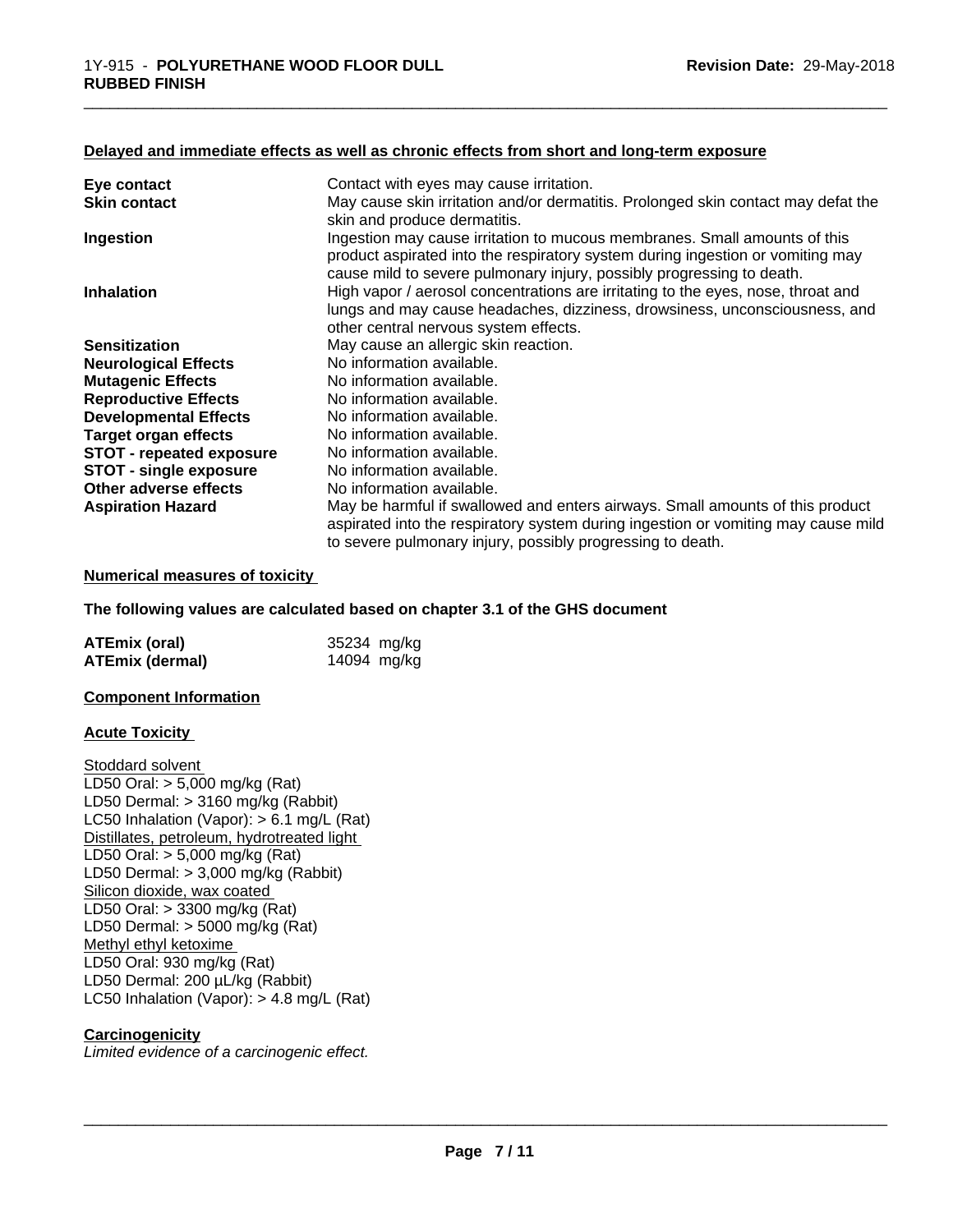# **12. ECOLOGICAL INFORMATION**

\_\_\_\_\_\_\_\_\_\_\_\_\_\_\_\_\_\_\_\_\_\_\_\_\_\_\_\_\_\_\_\_\_\_\_\_\_\_\_\_\_\_\_\_\_\_\_\_\_\_\_\_\_\_\_\_\_\_\_\_\_\_\_\_\_\_\_\_\_\_\_\_\_\_\_\_\_\_\_\_\_\_\_\_\_\_\_\_\_\_\_\_\_

# **Ecotoxicity Effects**

The environmental impact of this product has not been fully investigated.

# **Product Information**

#### **Acute Toxicity to Fish** No information available

#### **Acute Toxicity to Aquatic Invertebrates** No information available

**Acute Toxicity to Aquatic Plants** No information available

**Persistence / Degradability**

No information available.

# **Bioaccumulation**

There is no data for this product.

## **Mobility in Environmental Media**

No information available.

#### **Ozone**

No information available

# **Component Information**

## **Acute Toxicity to Fish**

Methyl ethyl ketoxime LC50: 48 mg/L (Bluegill sunfish - 96 hr.)

# **Acute Toxicity to Aquatic Invertebrates**

# Methyl ethyl ketoxime

EC50: 750 mg/L (Daphnia magna - 48 hr.)

# **Acute Toxicity to Aquatic Plants**

No information available

# **13. DISPOSAL CONSIDERATIONS**

**Waste Disposal Method** Dispose of in accordance with federal, state, and local regulations. Local requirements may vary, consult your sanitation department or state-designated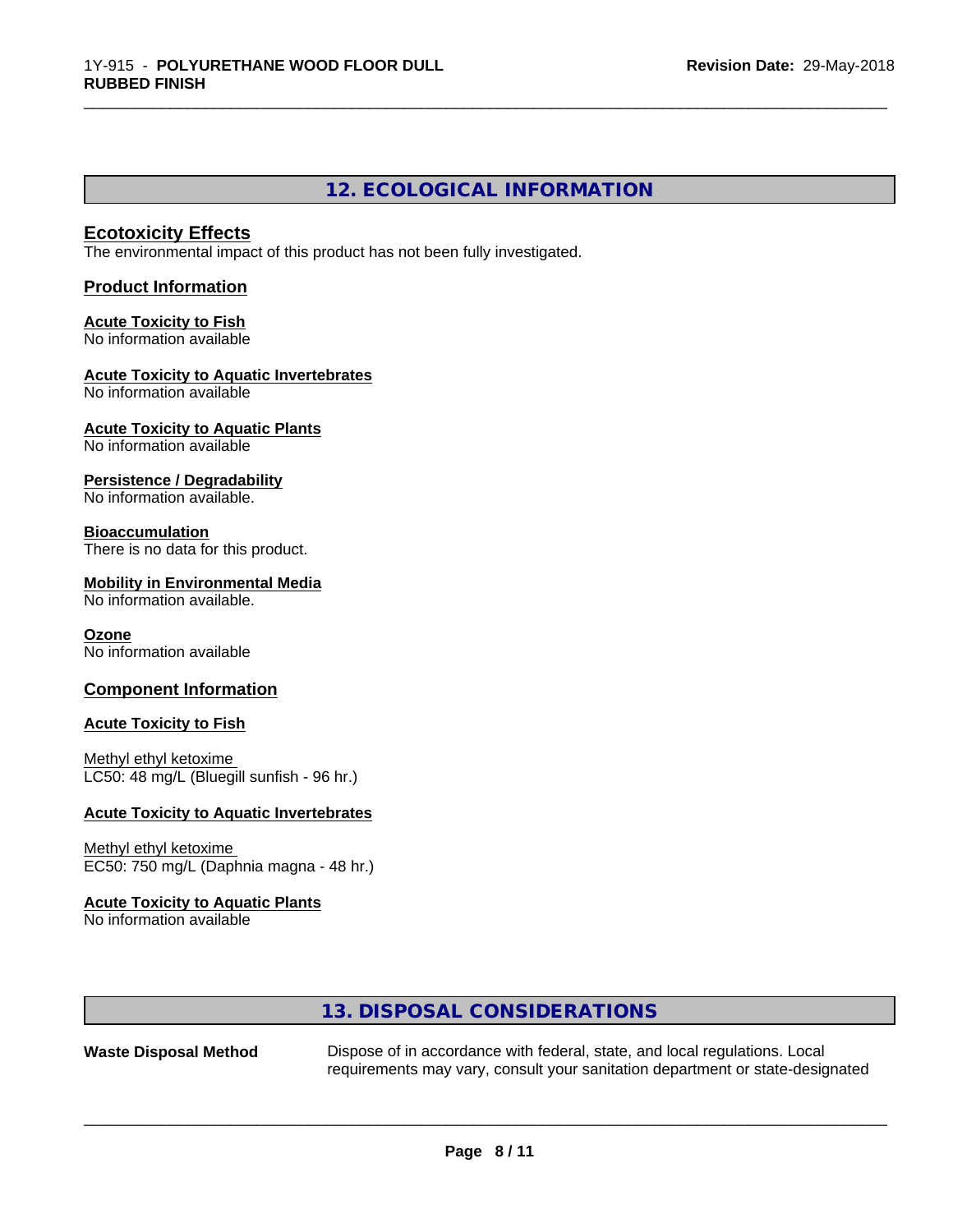|                                            | environmental protection agency for more disposal options.                                                                                                                                                                        |  |  |
|--------------------------------------------|-----------------------------------------------------------------------------------------------------------------------------------------------------------------------------------------------------------------------------------|--|--|
| <b>Empty Container Warning</b>             | Emptied containers may retain product residue. Follow label warnings even after<br>container is emptied. Residual vapors may explode on ignition.                                                                                 |  |  |
|                                            | 14. TRANSPORT INFORMATION                                                                                                                                                                                                         |  |  |
| <b>DOT</b>                                 |                                                                                                                                                                                                                                   |  |  |
| <b>Proper Shipping Name</b>                | <b>PAINT</b>                                                                                                                                                                                                                      |  |  |
| <b>Hazard class</b>                        | 3                                                                                                                                                                                                                                 |  |  |
| UN-No.                                     | <b>UN1263</b>                                                                                                                                                                                                                     |  |  |
| <b>Packing Group</b><br><b>Description</b> | Ш<br>UN1263, PAINT, 3, III, Marine Pollutant (Stoddard solvent)                                                                                                                                                                   |  |  |
|                                            | In the US this material may be reclassified as a Combustible Liquid and is not regulated in containers of less than<br>119 gallons (450 liters) via surface transportation (refer to 49CFR173.120(b)(2) for further information). |  |  |
| ICAO / IATA                                | Contact the preparer for further information.                                                                                                                                                                                     |  |  |
| IMDG / IMO                                 | Contact the preparer for further information.                                                                                                                                                                                     |  |  |
|                                            | <b>15. REGULATORY INFORMATION</b>                                                                                                                                                                                                 |  |  |
| <b>International Inventories</b>           |                                                                                                                                                                                                                                   |  |  |

\_\_\_\_\_\_\_\_\_\_\_\_\_\_\_\_\_\_\_\_\_\_\_\_\_\_\_\_\_\_\_\_\_\_\_\_\_\_\_\_\_\_\_\_\_\_\_\_\_\_\_\_\_\_\_\_\_\_\_\_\_\_\_\_\_\_\_\_\_\_\_\_\_\_\_\_\_\_\_\_\_\_\_\_\_\_\_\_\_\_\_\_\_

| <b>TSCA: United States</b> | Yes - All components are listed or exempt. |
|----------------------------|--------------------------------------------|
| <b>DSL: Canada</b>         | Yes - All components are listed or exempt. |

# **Federal Regulations**

#### **SARA 311/312 hazardous categorization**

| Acute health hazard               | Yes |
|-----------------------------------|-----|
| Chronic Health Hazard             | Yes |
| Fire hazard                       | Yes |
| Sudden release of pressure hazard | Nο  |
| Reactive Hazard                   | N٥  |

# **SARA 313**

Section 313 of Title III of the Superfund Amendments and Reauthorization Act of 1986 (SARA). This product contains a chemical or chemicals which are subject to the reporting requirements of the Act and Title 40 of the Code of Federal Regulations, Part 372:

*None*

**Clean Air Act,Section 112 Hazardous Air Pollutants (HAPs) (see 40 CFR 61)**

This product contains the following HAPs:

*None*

# **US State Regulations**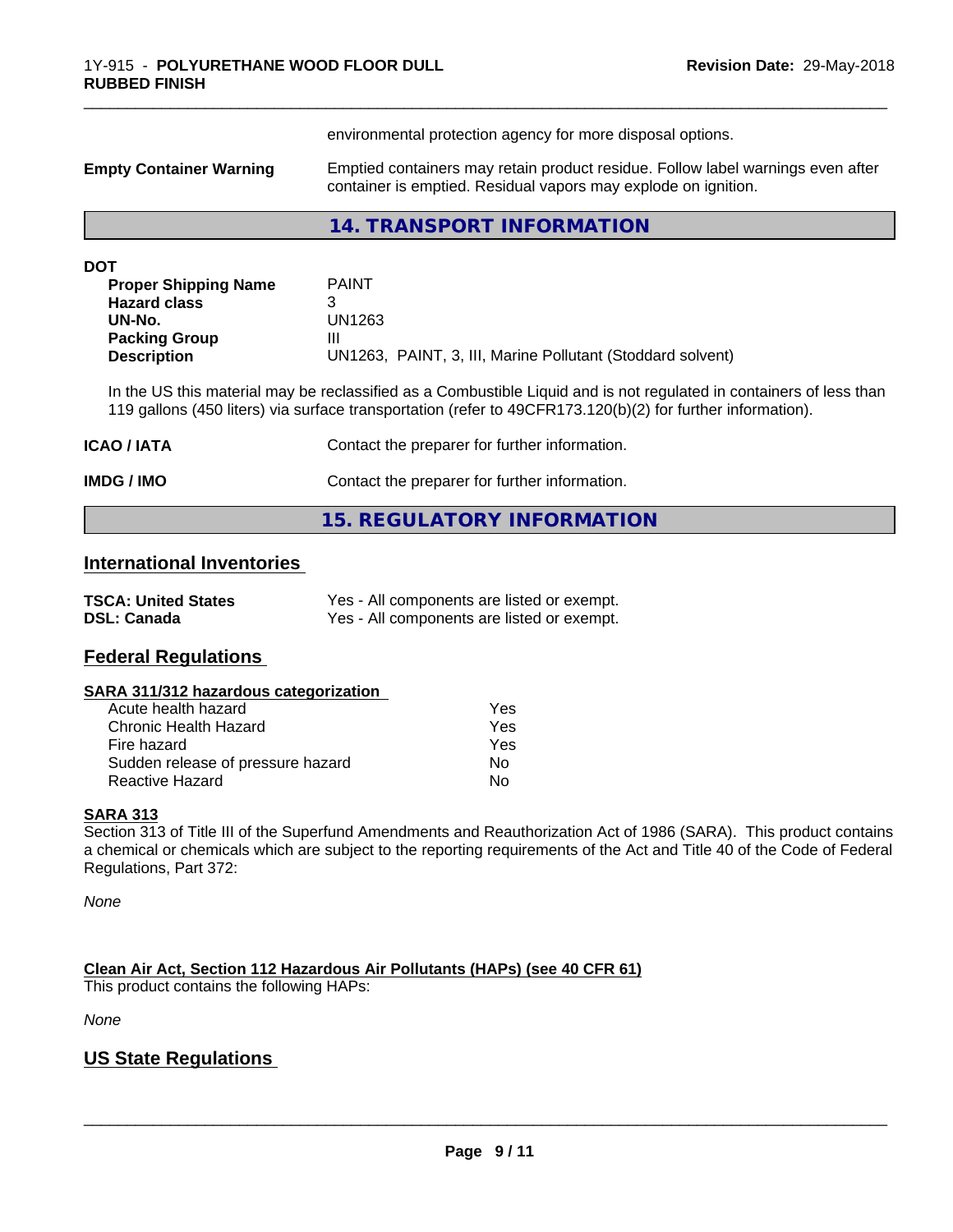#### **California Proposition 65**

# **WARNING:** Cancer and Reproductive Harm– www.P65warnings.ca.gov

#### **State Right-to-Know**

| <b>Chemical</b><br>' name            | <b>Massachusetts</b> | . Jersev<br><b>New</b> | 'ennsvlvania |
|--------------------------------------|----------------------|------------------------|--------------|
| Stoddard<br>l solvent                |                      |                        |              |
| ~…<br>wax coated<br>Silicon dioxide. |                      |                        |              |

#### **Legend**

X - Listed

| <b>16. OTHER INFORMATION</b>            |               |                        |                      |          |  |
|-----------------------------------------|---------------|------------------------|----------------------|----------|--|
| $HMIS -$                                | Health: $1^*$ | <b>Flammability: 2</b> | <b>Reactivity: 0</b> | $PPE: -$ |  |
| <b>HMIS Legend</b>                      |               |                        |                      |          |  |
| 0 - Minimal Hazard<br>1 - Slight Hazard |               |                        |                      |          |  |
| 2 - Moderate Hazard                     |               |                        |                      |          |  |

- 
- 3 Serious Hazard
- 4 Severe Hazard
- \* Chronic Hazard
- X Consult your supervisor or S.O.P. for "Special" handling instructions.

*Note: The PPE rating has intentionally been left blank. Choose appropriate PPE that will protect employees from the hazards the material will present under the actual normal conditions of use.*

*Caution: HMISÒ ratings are based on a 0-4 rating scale, with 0 representing minimal hazards or risks, and 4 representing significant hazards or risks. Although HMISÒ ratings are not required on MSDSs under 29 CFR 1910.1200, the preparer, has chosen to provide them. HMISÒ ratings are to be used only in conjunction with a fully implemented HMISÒ program by workers who have received appropriate HMISÒ training. HMISÒ is a registered trade and service mark of the NPCA. HMISÒ materials may be purchased exclusively from J. J. Keller (800) 327-6868.*

 **WARNING!** If you scrape, sand, or remove old paint, you may release lead dust. LEAD IS TOXIC. EXPOSURE TO LEAD DUST CAN CAUSE SERIOUS ILLNESS, SUCH AS BRAIN DAMAGE, ESPECIALLY IN CHILDREN. PREGNANT WOMEN SHOULD ALSO AVOID EXPOSURE.Wear a NIOSH approved respirator to control lead exposure. Clean up carefully with a HEPA vacuum and a wet mop. Before you start, find out how to protect yourself and your family by contacting the National Lead Information Hotline at 1-800-424-LEAD or log on to www.epa.gov/lead.

| <b>Prepared By</b>      | <b>Product Stewardship Department</b><br>Benjamin Moore & Co.<br>101 Paragon Drive<br>Montvale, NJ 07645<br>800-225-5554 |
|-------------------------|--------------------------------------------------------------------------------------------------------------------------|
| <b>Revision Date:</b>   | 29-May-2018                                                                                                              |
| <b>Revision Summary</b> | Not available                                                                                                            |

Disclaimer